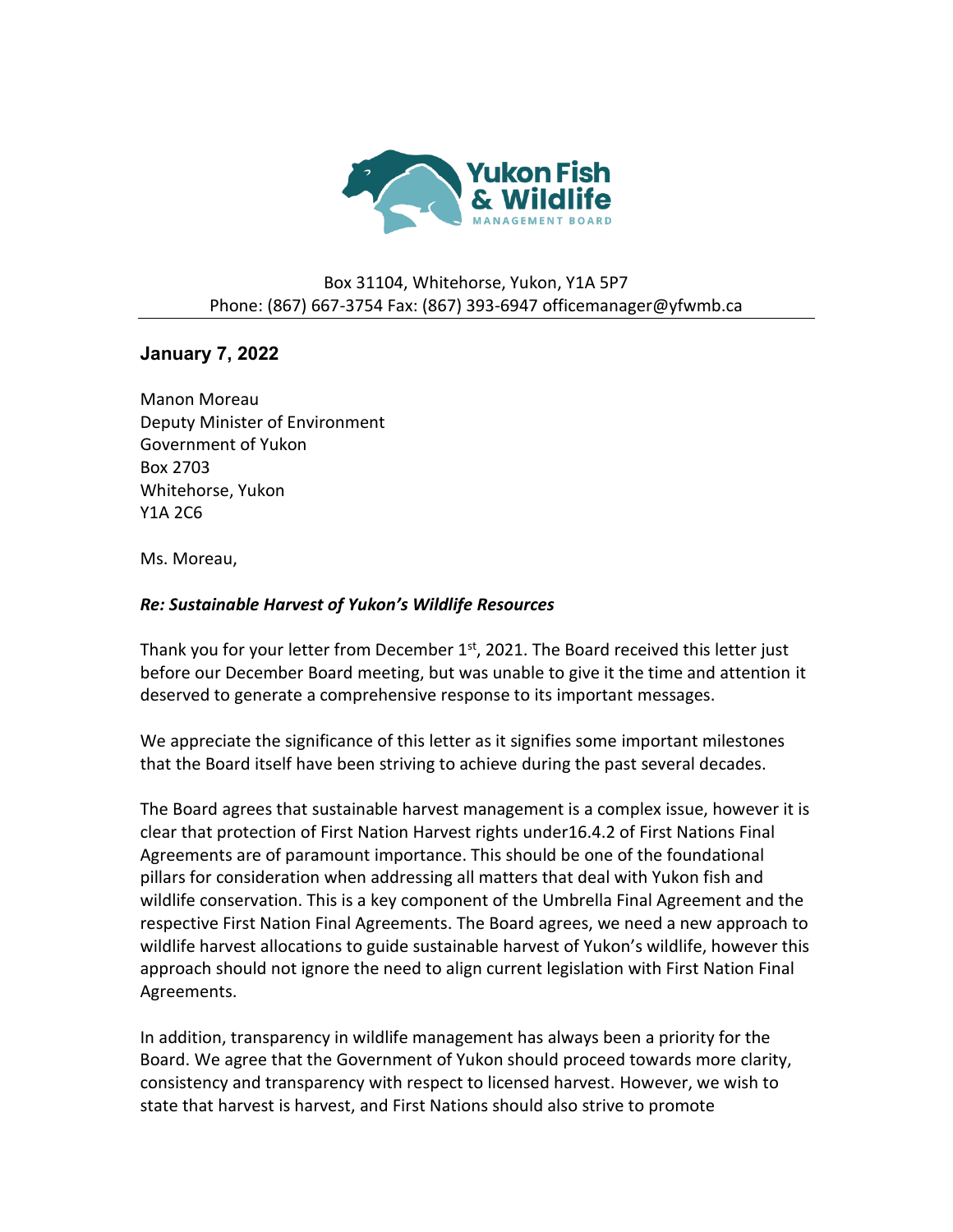transparency within their own harvest practices where possible. This transparency will be necessary if we are to truly achieve conservation.

With respect to First Nations being consulted regarding wildlife management decisions, including in relation to licensed harvest allocations the Board was under the impression that every decision made respecting licensed harvest was followed by Government-to-Government Consultations. Therefore, we are surprised by this statement and feel opinion, the issue is not whether First Nations should be Consulted, but when. It seems that consulting after a regulation change has been publicly vetted is not an effective or respective manner to achieve the goals and objectives of the Final Agreements. Perhaps instead, the approach could be to consult with First Nation governments at the outset, prior to any public engagements.

Finally, the Board has always aimed and attempted the facilitation of including all relevant knowledge including scientific, local, and Traditional Knowledge. This has always been a challenge, however if the considerations of the paragraph above and exercised, perhaps this could be better achieved.

To be clear, the Board is in agreement with the movement to re-consider harvest allocation and decision-making processes. However, this cannot be achieved in a "race to the last moose". We need to look at a comprehensive approach to this, which does not simply limit licensed hunters via the Permit Hunt Allocation process.

The Board's position on this matter has been expressed on multiple occasions. If the approach to better managing Yukon's fish and wildlife harvest can be achieved if we prioritise this in relation to the First Nation Final Agreements. First off, determining priority species and hunting locations for First Nation harvest could be categorized and some limitations on access or harvest could be considered. Second, a review of the tools we plan to utilize to achieve the first step could be achieved by reviewing the Yukon's Moose Harvest Management Strategy or "tool box". This review could achieve a modernization of acceptable tools to that can be used to ensure that our approaches have the support of all Yukoners prior to implementation.

Finally, we could review the Yukon Government's Adaptive Management Regulation Change that was presented in 2019-2020. If we had priority areas for First Nations, a set of acceptable modernized management tools and a legal mechanism to make the changes required in a timely manner we can achieve the desired outcome.

With respect to the proposal to review and modernize the Guidelines to Establish Outfitter Quotas. The Board wishes to express our position on this matter. As we have heard, the interpretation and implementation of these "Guidelines" has been fraught with un-necessary complication and inconsistency over the years. The Guidelines were recommended to the Minister in 1993 with the positive intent of facilitation a fair sharing formula that prioritized First Nation Harvest, licensed resident harvest, and non-